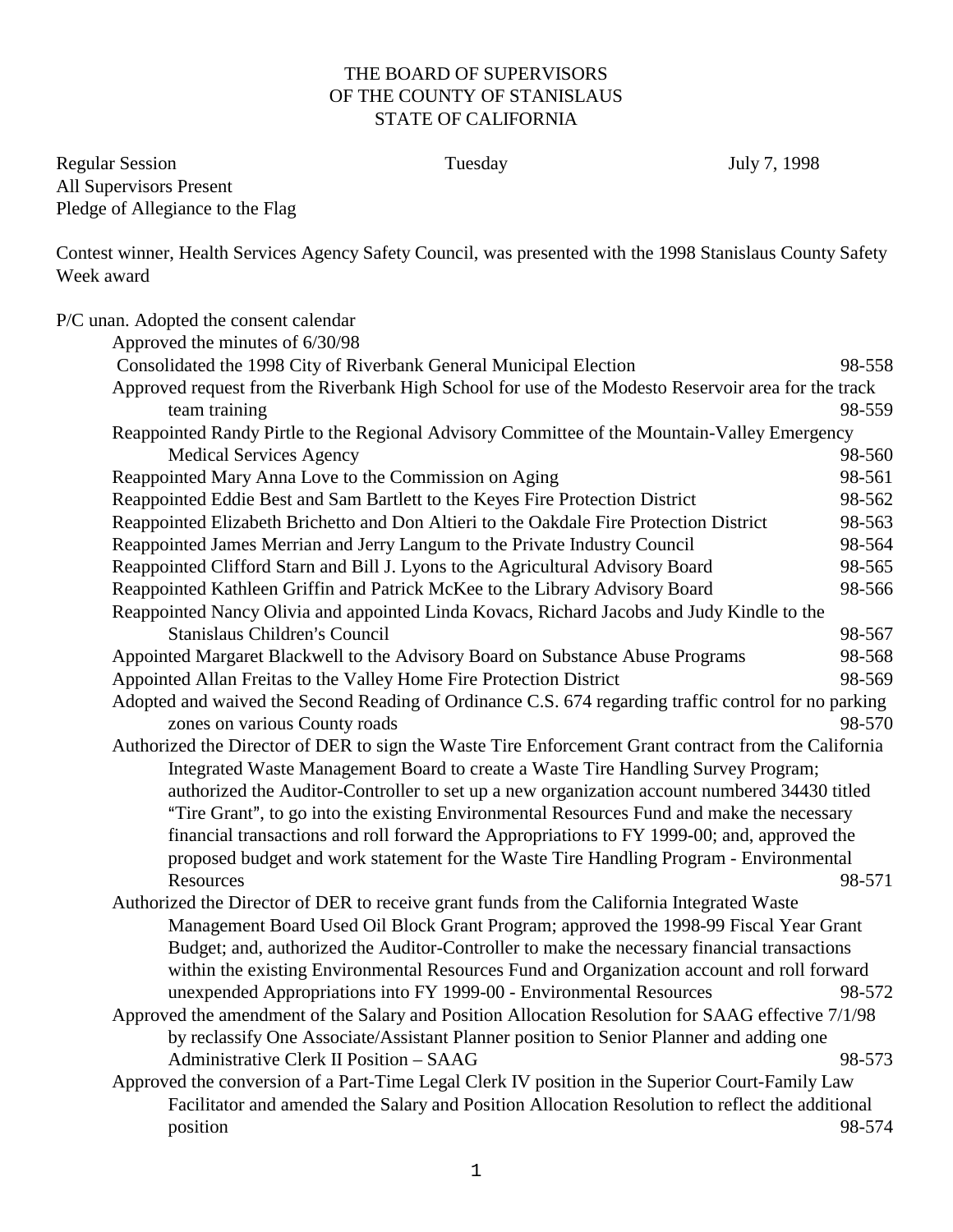Approved amending the date of the pre-bid conference and walk through for the Board of Corrections Violent Offender Incarceration Grant Funds Project from 7/9/98 to 7/10/98 – Sheriff 98-575 Approved an agreement to acquire a drainage easement for the Salado Creek Improvement Project; authorized the Chairman to execute the agreement; authorized the Auditor-Controller to make the monetary transfer; and, authorized the Auditor-Controller to issue a warrant in the amount of \$4,645 to acquire the easement 98-576 Approved the funding agreement for engineering services for the School Sidewalk Project, CML-5938(079), and authorized the Chairman to execute the funding agreement 98-577 Adopted a resolution to summarily vacate a portion of the Public Utility Easement located on McHenry Avenue 98-578 Approved the summary abandonment of a portion of an unnamed road established by Road Petition #0111 98-580 Approved the summary abandonment of a portion of an alley along the Santa Fe Railroad Tracks between "E" Street and Second Street in Block 11 of the town of Empire 98-579

M/C unan. Accepted the 1997 Stanislaus County Agricultural Crop Report - Agricultural Commissioner 98-581 (1-500

S/P unan. Approved the submittal of the 1998-99 Job Training Partnership Act Subgrant agreement #G900148 to incorporate and receive Title II-A 77% Disadvantaged Adult program funds in the amount of \$3,076,377, Title II-A 5% Older Worker funds in the amount of \$97,398, Title II-C Year-Round Youth program funds in the amount of \$454,970, and the 1998-99 subgrant agreement #G900207 to incorporate and receive Title III Dislocated Worker funds in the amount of \$3,615,336 and authorized the Chairman to sign the subgrant agreements - Employment and Training 98-582 (1-1500

C/S unan. Find that all affected property owners and utility companies were notified of the Public Hearing to consider the formation of the Howard/McCracken Underground Utility District; find that the public necessity, health, safety or welfare requires the removal of poles, overhead wires and associated overhead structures and the underground installation of wires and facilities for supplying electric, communication or similar or associated service within the proposed Howard/McCracken Underground Utility District; ordered the formation of the Howard/McCracken Underground Utility District; set 3/31/00 as the date on which all property owners within the Howard/McCracken Underground Utility District shall be ready to receive underground service; ordered the removal of poles, overhead wires and associated overhead structures and required the underground installation of wires and facilities for supplying electric, communication or similar or associated service within the Howard/McCracken Underground Utility District on or before 7/31/00, the facilities listed in Section 13.12.070 of the Stanislaus County Code will be exempt; and, directed the Clerk to notify all affected property owners and the utilities of the formation of the Howard/McCracken Underground Utility District 98-583 (1-2765

Acknowledged receipt of claims and referred to the CEO-Risk Management the following claims: Badasci & Wood Transport, Inc.; M. S. Martin; Vincente Pinedo Arteaga; Javana Garcia and Eva Rodriguez; STEPHANIE BEATTIE, a minor, by her Guardian ad Litem, LISA BEATTIE, LISA BEATTIE and SCOTT BEATTIE; Ronald Dale Little; JOHN WADE BINGHAM and KAREN WALLEN; and, Lien Villasenor

Supervisor Blom noted that the celebration of the 50th Anniversary of the Stanislaus County Employees Retirement Association will be held on Wednesday, 7/8/98 from 11:00 a.m. to 7:00 p.m. at the Legends

S/P unan. Approved support for AB1212 (Juveniles and Youth Violent Prevention, Detention and Public Protection Bond Act of 1998) 98-584